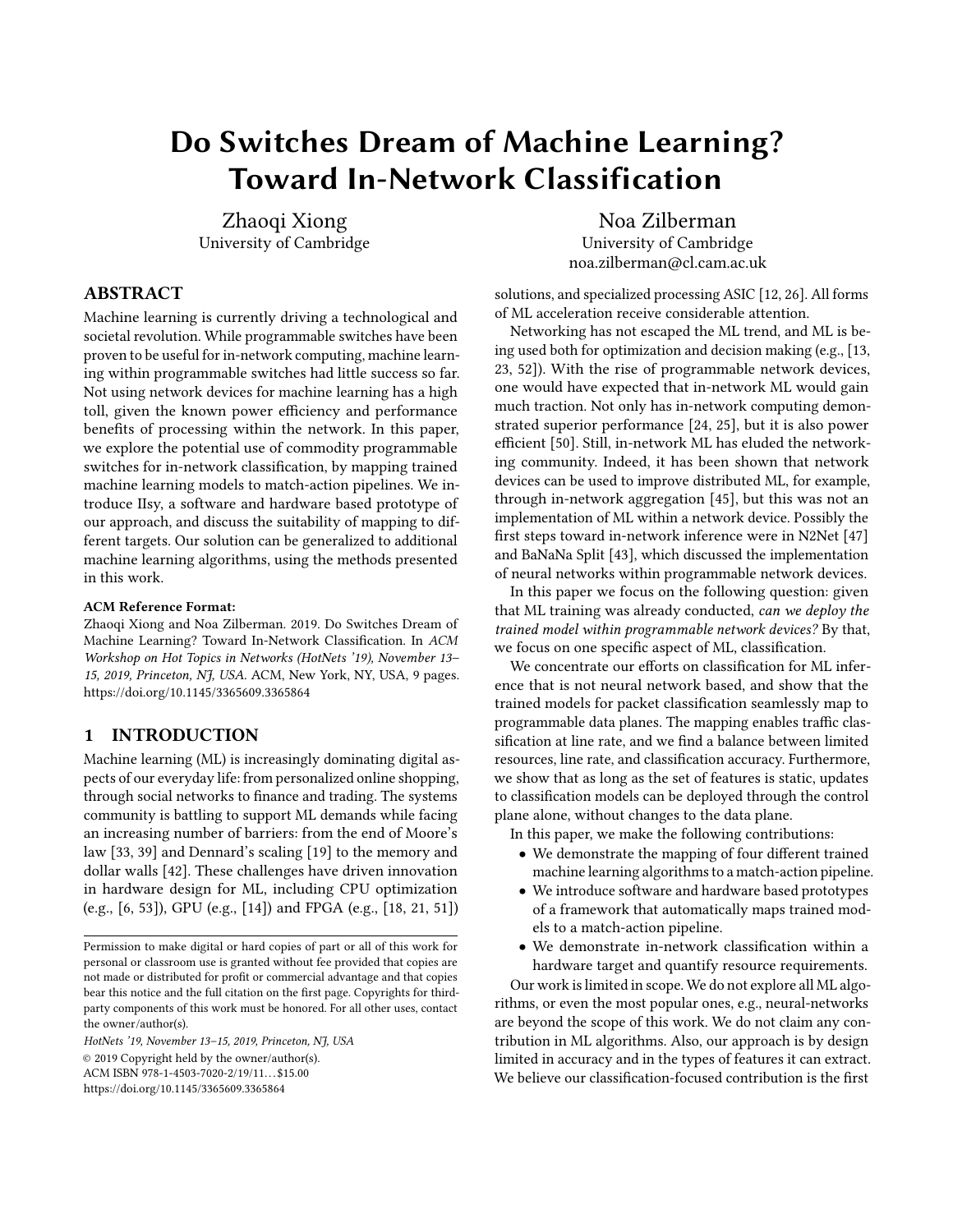step toward more complex, dedicated implementations of inference within network devices. Our code is available at [\[57\]](#page-8-10).

#### 1.1 Motivation

In-network ML, meaning running ML within network devices, is an exciting prospect for multiple reasons. First, switches offer very high performance. The latency through a switch is in the order of hundreds of nanoseconds per packet [\[3\]](#page-7-12), while high-end ML accelerators operate at the scale of tens of microseconds to milliseconds per inference [\[26,](#page-7-7) [36\]](#page-8-11). The same accelerators achieve 10-90TOPS/sec [\[26\]](#page-7-7), while a 16Tb/sec switch supports about fifteen billion packets per second [\[31\]](#page-7-13). However, OPS/s are not directly mapped to packet rate, e.g., NVidia Tesla V100 will infer 10K images/sec [\[36\]](#page-8-11), while it is possible to transmit the same images dataset through a switch at a rate of over 10M images/sec. Network switches' power efficiency enables processing 10M's of packets per Watt[\[50\]](#page-8-6), better than most accelerators, the absolute power consumption of a programmable switch [\[3\]](#page-7-12) is lower than current-day alternatives [\[26\]](#page-7-7).

Switches have another advantage: being ideally placed for some ML use-cases. The performance of distributed ML is bounded by time required to get data to and from nodes. If a switch can classify at the same rate that it carries packets to nodes in a distributed system, then it will equal or outperform any single node. Outside the data center, switches have further advantages. They can terminate data early, reducing the load on the network, and supporting scalability over time. Terminating data close to the edge saves power, reduces load on infrastructure and improves user experience thanks to reduced latency. Best of all, switches are already deployed within the network, and do not require installing additional hardware. As long as a switch can support both ML and networking operations, it will provide a solution cheaper than a system augmented with ML accelerators, and will free up cycles on CPUs running ML applications.

In this work we focus only on classification. With the amount of user-generated data continuously increasing, the network becomes our first line of defense against the absurd scale of data being streamed, exceeding ten zetabytes per year [\[15\]](#page-7-14). The increased use of Internet of Things (IoT) is expected to lead to further data inflation, with much of this data subject to classification. While today middleboxes can still sustain the amount of processing required at the edge, they are unlikely to continue and scale as data demand grows [\[60\]](#page-8-12). But what if we could run classification within the network, before the data reaches its processing destination? We will not only reduce processing loads, but also respond earlier to events, terminating traffic close to the edge. Applications such as autonomous cars and automated factories are just a few of the latency critical applications [\[46\]](#page-8-13) that will benefit.

<span id="page-1-0"></span>

Figure 1: The similarity between a decision tree and a simple switch pipeline. Analogous components are circled. M/A indicates match-action. The pipeline's output can be more than just a port assignment.

Perhaps the most simple in-network classification example to consider is the Mirai Botnet, which used embedded and IoT devices to create a denial of service attack on selected targets [\[2\]](#page-7-15). Would it have been possible to stop the attack early on if edge devices had dropped all Mirai-related traffic based on the results of ML-based inference, rather than using "standard" access control lists? We discuss use-cases further in § [6.3](#page-5-0) and [§7.](#page-6-0)

# 2 SWITCH AS A CLASSIFICATION MACHINE

Commodity switches naturally act as classification machines. Consider the example of a standard layer 2 Ethernet switch, and while any switch-architecture applies, we maintain a mental model of a programmable data plane, such as used by P4 [\[8\]](#page-7-16) or NPL [\[35\]](#page-7-17).

As a new object (a packet) arrives, the first step is to extract the relevant features from it. In a switch, this resembles parsing the packet's header. Each header's field is, in fact, a feature, and the header parser is the features extractor.

The next step in a classification process is to apply the object's features to a trained ML model. In the case of a layer 2 Ethernet switch, this model takes the form of a nonbinary decision tree, of one level. The feature used in the root's split is the destination MAC address. By accessing the MAC address table in the switch, the object's (packet) feature (destination MAC address) is finding the right branch. Once the appropriate branch is found, the object is assigned to a class, meaning the packet is assigned to an output port. We illustrate this similarity in Figure [1.](#page-1-0)

A layer 2 Ethernet switch can be represented also by more complex decision trees. One example would be checking that the source port is not identical to the destination port, and dropping the packet if the values are identical. In a decision tree, this will translate to adding another level, and an additional class (drop).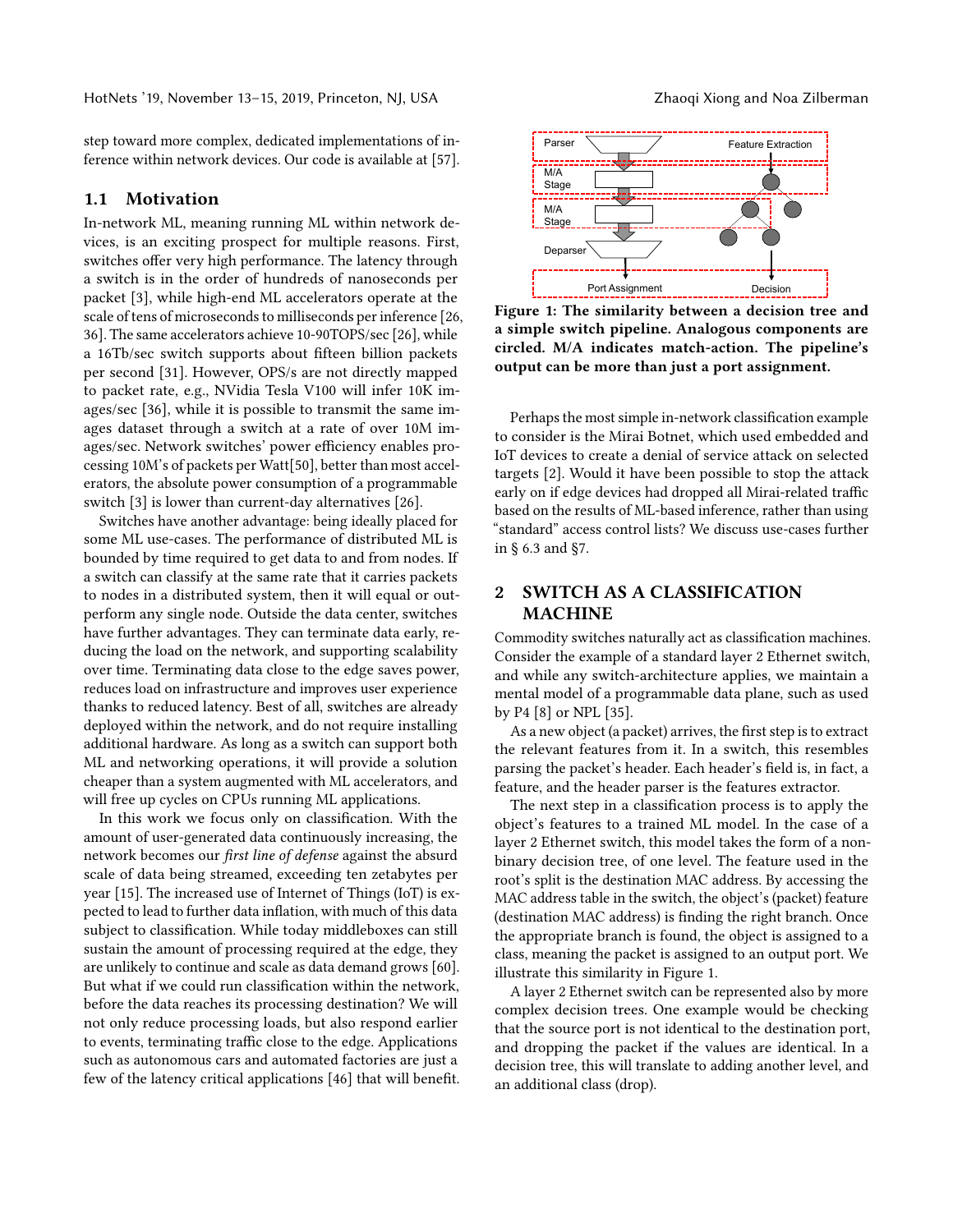### 3 KEY INSIGHTS

One of the reasons machine learning algorithms have not been implemented within network devices to date, is the implementation complexity of the mathematical operations required. Implementing in switch hardware operations such as addition, xor or bit shifting is easy, but operations such as multiplication<sup>[1](#page-2-0)</sup>, polynomials or logarithms cannot be pipelined well, may add latency of affect throughput. However, while switches do not support operations such as  $log(x)$  or  $log(y)$ , once  $log(x)$  and  $log(y)$  are known, operations such as  $log(x \times y)$  can be easily done.

We do not try to implement mathematical operations within the switch. Instead, we build upon a common practice in programmable hardware (e.g., FPGA) and high performance computing: we use look up tables to store the results of calculations, or the equivalent of the results. Look up tables are a perfect fit to the match-action paradigm used by programmable switches.

In practice, implementation is not as easy as it sounds. Hardware switches have a finite amount of resources, and one cannot store an infinite size table to support all possible values. A solution we adopt in this work is not to store any potential value in the table, and be willing to lose some accuracy for the price of feasibility. We further save memory by storing classification results or codes ([§5\)](#page-3-0) rather than computation results, allowing us a more efficient use of ternary and longest prefix match (LPM) tables.

A second insight, already mentioned, is that switches are already set up as classification machines, with the parser acting as a features extraction module, and the match-action pipeline as a means to make the classification.

In many switch architectures only part of the packet goes through the programmable data plane, and the rest is buffered [\[8\]](#page-7-16). To process an entire packet, one solution is packet recirculation, with the packet (and features) being fragmented to header-size data units, and iteratively going through the pipeline. This approach degrades throughput, and requires adjustments to maintain metadata, but may still perform well in networks with low utilization or sufficient speed-up.

# <span id="page-2-2"></span>4 REALISTIC RESOURCE ALLOCATION

So far we have discussed the key insights enabling the of mapping classification algorithms to a match-action pipeline. In this section, we take a more realistic approach to in-network classification, considering commodity switches' limitations.

First, we note that switches are likely not to do only classification, but also, importantly, switching. It is thus expected

that until we consider switching and other switch functionality an act of machine learning, that significant resources will be taken up by fundamental networking functionality.

Second, all the in-network classification solutions presented above share an important property: they don't require any externs, meaning no target-specific functionality is required. This pure match-action implementation enables porting between different targets, and means that a solution is not locked to a single platform.

We observe that today's programmable switches, support an order of 12 to 20 stages per pipeline, with multiple (e.g., four) pipelines per device [\[3,](#page-7-12) [34\]](#page-7-18), setting an upper bound on the supported functionality. The tables' memory is likely to be in the order of hundreds of megabits [\[9\]](#page-7-19), possibly divided across multiple pipelines. Last, a parser can extract only a limited number of headers, likely of the same order as the depth of the pipeline, therefore in some classification implementations the number of features will be of the same scale as the number of classes. On the other hand, the width of the features can be substantial, e.g. IPv6 address is 128 bit wide. It is unrealistic to expect tables of depth 2<sup>128</sup>. Tables are therefore not expected to be deep proportionally to the key's width, but proportionally to the network's size (in a switch) or classification problem (for in-network classification).

In practical terms, using multiple features as the key to a table will not be easily feasible: silicon vendors have struggled to implement lookup tables for IPv6's 128b addresses, with current state-of-the-art memory depth reaching 300K-400K entries [\[4,](#page-7-20) [5\]](#page-7-21)<sup>[2](#page-2-1)</sup>, thus anything significantly (e.g., > ×10) larger<br>than that can be considered impractical. However, assuming than that can be considered impractical. However, assuming 128b is a feasible key width opens up significant opportunities: as TCP source and destination port are represented by 16-bit each, flags are often just a few bits, and EtherType is 16-bit as well, multiple features can be concatenated into a single key without reaching the width of an IPv6 address.

We avoid setting bounds on the amount of resources required to implement different algorithms, as such bounds will bear little resemblance to reality. For example, if a key to a table is of width w, the depth of the table will be  $2^w$ <br>only if the table is direct-manned in which case it can be only if the table is direct-mapped, in which case it can be implemented as a simple memory and needs to store only the action. The use of exact match, LPM and range-type tables is intended specifically to avoid the table-depth requirement, yet it leads to an increased table-width (key width plus action width). We discuss this further in [§6.3.](#page-5-0)

One way to increase the number of features (or classes) used in the classification is by concatenating multiple pipelines, where the output of one pipeline is feeding the input of the next pipeline. This approach will face two challenges. First, it will reduce the maximum throughput of the device, by a

<span id="page-2-0"></span><sup>&</sup>lt;sup>1</sup>P4 supports multiplication, but allows the architecture to impose limitations, such as multiplying only by a power of two

<span id="page-2-1"></span><sup>2</sup>Some ASICs support >1M entries.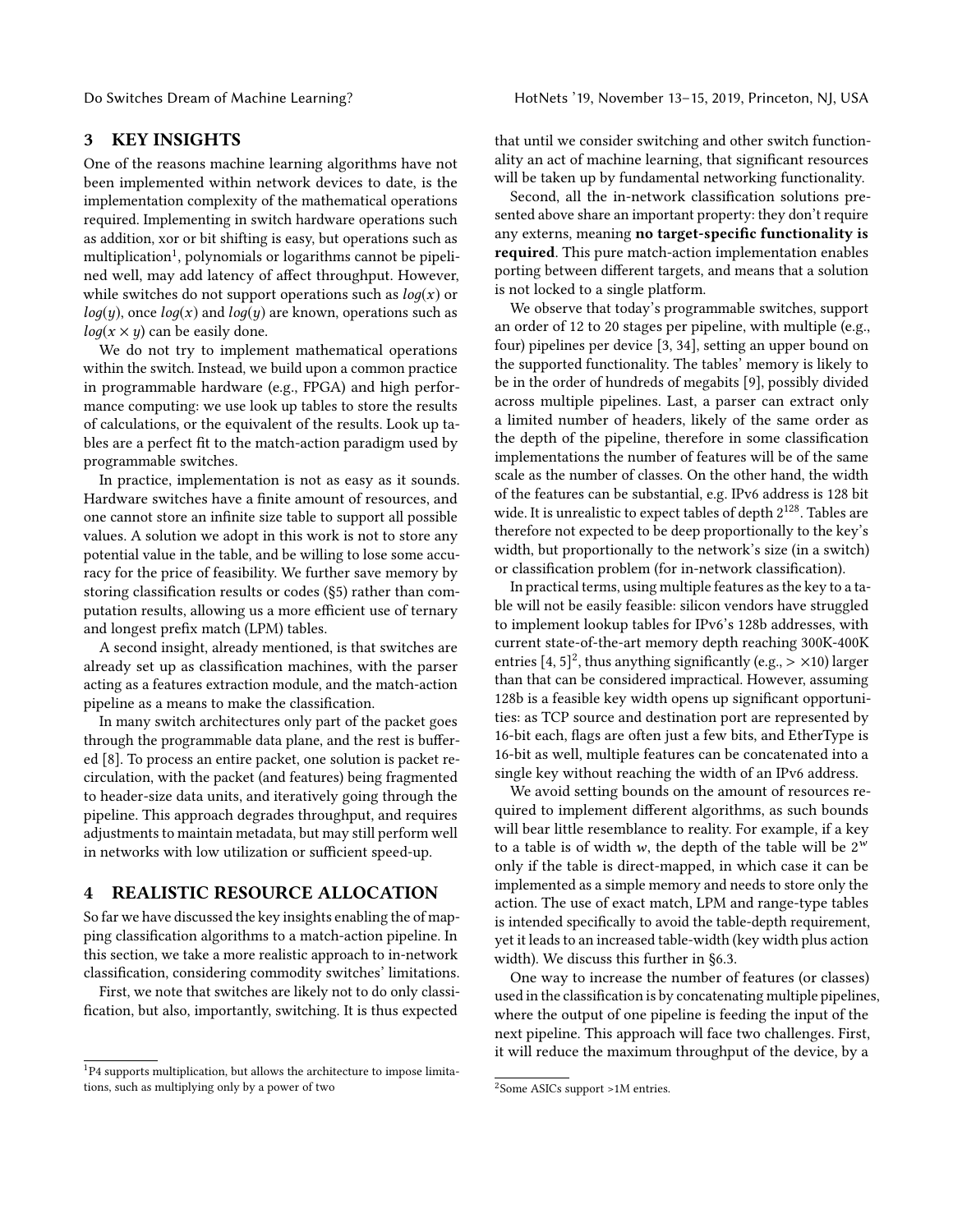factor of the number of concatenated pipelines. Second, the metadata we use to carry information between stages is not shared between pipelines  $3$ , and information may need to be embedded in an intermediate header.

#### <span id="page-3-0"></span>5 FROM ML TO MATCH-ACTION

In this work, we adopt the P4 approach to programmable data planes [\[8\]](#page-7-16), assuming a general pipeline model in the form of PISA or RMT [\[9\]](#page-7-19). We explore packet classification using four algorithms, both supervised and unsupervised: decision trees, K-means, SVM and Naïve Bayes. These algorithms are chosen because of the differences between them, and the results can be generalized. Neural-networks are beyond the scope of this work. Table [1](#page-4-0) summarizes our approach.

#### 5.1 Decision Trees

A decision tree can be intuitively mapped to a match-action pipeline. In every stage,a set of conditions are applied to a feature, and their results lead to different branches of the tree. As conditions are simple operations, they can be implemented in P4. This approach is wasteful, as the tree depth and conditions define the number of stages in the pipeline.

We propose a different approach, more suitable for matchaction pipelines (Table  $1.1<sup>4</sup>$  $1.1<sup>4</sup>$  $1.1<sup>4</sup>$ ): the number of stages implemented in the pipeline equals the number of features used plus one. In every stage, we match one feature with all its potential values. The result (action) is the encoded into a metadata field, and indicates a branch taken in the tree. The last stage within the pipeline takes the coded fields of all features from the metadata bus, and maps (matches) the value to the resulting leaf node.

Decision trees can be implemented using range-type tables [\[37\]](#page-8-14), but those are not available on many hardware targets. If the number of feature values is known and limited, using exact match tables instead may be feasible. Alternatively, ternary and LPM tables can be used, breaking a range into multiple entries, consequently increasing the resource consumption (compared to range-type tables), but providing a feasible path for usage.

#### 5.2 SVM

A second supervised algorithm, support vector machine (SVM), uses hyperplanes to separate classes. The output of a training process takes the form of multiple equations, where each equation represents an hyperplane<sup>[5](#page-3-3)</sup>:

$$
\begin{cases}\na_1x_1 + b_1x_2 + \dots z_1x_n + a_1 = 0 \\
a_2x_1 + b_2x_2 + \dots z_2x_n + d_2 = 0 \\
\dots \\
a_mx_1 + b_kx_2 + \dots z_mx_n + d_m = 0\n\end{cases}
$$

where *n* is the number of features, *k* is the number of classes<br>and  $m = k * (k - 1)/2$ and  $m = k * (k - 1)/2$ .

One approach to SVM (Table [1.](#page-4-0)2) implements m tables, each table dedicated to a hyperplane, and indicating on which side of a hyperplane is a given input. The key used to access the match-action table is the set of features, and to avoid complex operations, the action is the "vote". A "vote" is a one-bit value mapped to the metadata bus that indicates if the input belongs within or outside a hyperplane. Once an input is matched against all  $m$  tables, all the "votes" (the sum of the metadata bus, across classes) are counted, and the class with the highest count of "votes" is the classification's result.

A second approach (Table [1.](#page-4-0)3) is to dedicate a table per feature, where the output of the table is a vector of the form  $a_1x_1, a_2x_1, ... a_mx_1$ . At the end of the match-action pipeline, the value of each hyperplane is calculated as the sum of all vectors, and a decision is taken. This approach requires smaller tables, but is limited: the values in the generated vectors have a limited accuracy (e.g., float cannot be represented), and may require a lot of bits. In addition, significant logic (sum operations) may be required at the end of the match-action pipeline.

#### 5.3 Naïve Bayes

Our exploration of the supervised Naïve Bayes classifier [\[30\]](#page-7-22) assumes a Gaussian distribution of independent features [\[20\]](#page-7-23). Related methods which may be more accurate for network traffic classification, such as kernel estimation [\[32\]](#page-7-24), will follow similar implementation concepts. Under this assumption, the likelihood of feature  $x_i$  is expressed as:

$$
P(x_i|y) = \frac{1}{\sqrt{2\pi\sigma_y^2}} exp\left(-\frac{(x_i - \mu_y)^2}{2\sigma_y^2}\right)
$$

And the classification rule will be:

$$
\hat{y} = arg \, max_y P(y) \prod_{i=1}^n P(x_i | y)
$$

Given a k classification problem, where *n* features are used,<br>ere are  $k \times n$  pairs of  $(\mu, \sigma)$ . A paive implementation (Tathere are  $k \times n$  pairs of  $(\mu_u, \sigma_u)$ . A naive implementation (Ta-ble [1.](#page-4-0)4) would use  $k \times (n+1)$  match-action tables, to calculate for  $k$  classifications  $n$  probabilities, plus the product of all  $n$ calculated probabilities of that class. This process is not only wasteful, but is also hard to approximate in hardware when the probabilities are small.

A second approach (Table [1.](#page-4-0)5) uses one table per class, with all the features as the key. Instead of returning a float

<span id="page-3-1"></span> ${}^{3}{\rm This}$  is architecture and implementation dependent

<span id="page-3-2"></span><sup>&</sup>lt;sup>4</sup>We use the notation Table [1.](#page-4-0)*i* to refer to entry *i* in Table 1.

<span id="page-3-3"></span><sup>5</sup>We indicate linearity for presentation only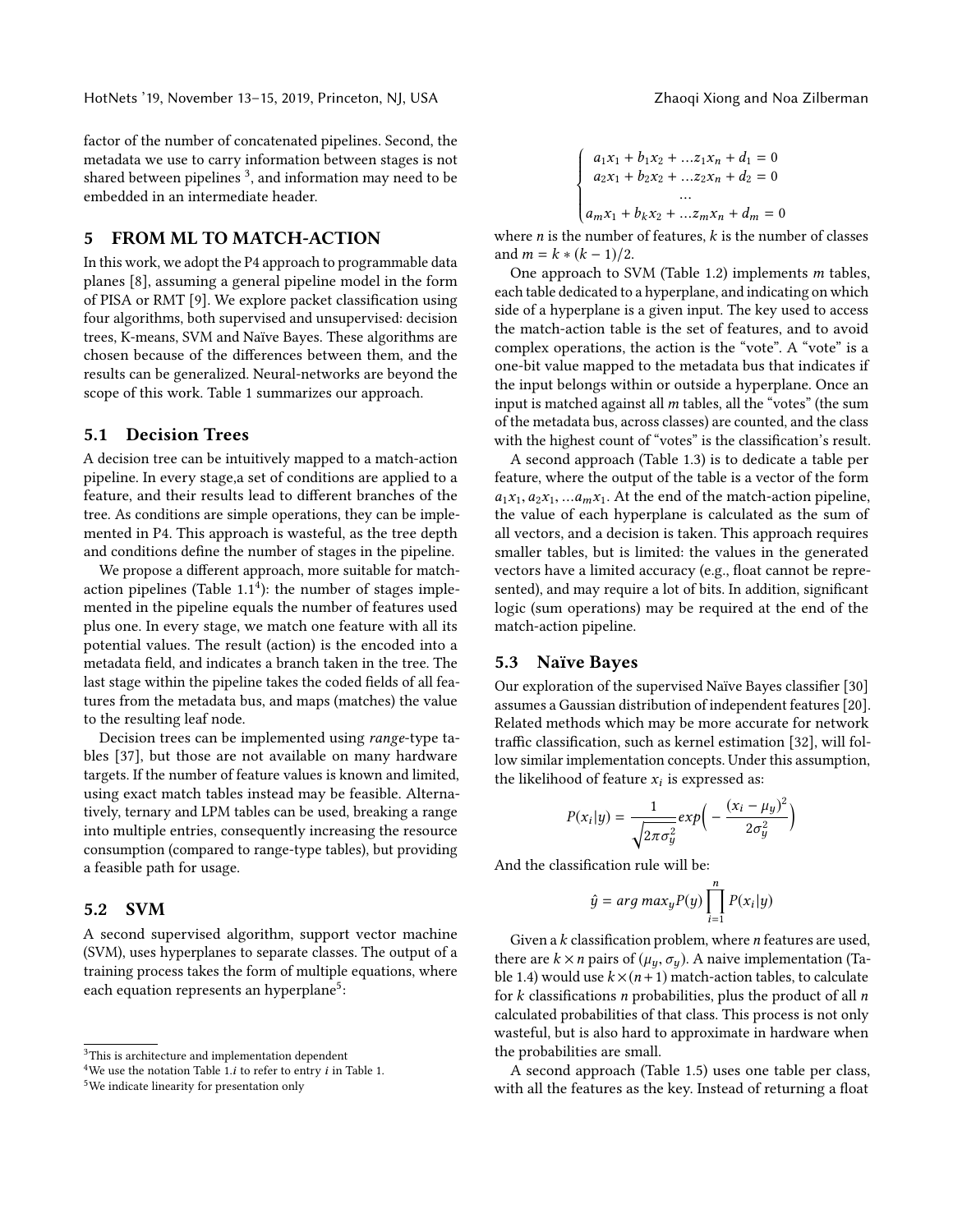<span id="page-4-0"></span>

|    | Classifier        | A table per        | <b>Key</b>      | Action              | Last stage                     |
|----|-------------------|--------------------|-----------------|---------------------|--------------------------------|
|    | Decision Tree (1) | Feature            | Feature's value | Feature's code word | Table, Decoding code words     |
| 2. | SVM(1)            | Class (hyperplane) | All features    | Vote                | Logic/table, Votes counting    |
| 3. | SVM(2)            | Feature            | Feature's value | Calculated vector   | Logic, hyperplanes calculation |
| 4. | Naïve Bayes (1)   | Class & feature    | Feature's value | Probability         | Logic, highest probability     |
| 5. | Naïve Bayes (2)   | Class              | All features    | Probability         | Logic, highest probability     |
| 6. | K-means $(1)$     | Class & feature    | Feature's value | Square distance     | Logic, overall distance        |
| 7. | K-means $(2)$     | Cluster            | All features    | Distance from core  | Logic, distance comparison     |
| 8. | K-means $(3)$     | Feature            | Feature's value | Distance vectors    | Logic, overall distance        |

Table 1: Different manners of implementing in-network classification within a match-action pipeline. Logic refers only to addition operations and conditions.

value as the classification's probability, the returned value is an integer value that symbolizes the probability. As long as similar values are used to symbolize probabilities across tables (different classifications), this approach yields accurate results. The downside here is the size of the required table: it uses a very wide key (a form of concatenation of all input features values), and its depth is proportional to this width.

#### 5.4 K-means

K-means clustering is an example of unsupervised learning. For  $k$  classes it provides  $k$  centers of clusters, each composed of n coordinate values, one per feature. The distance of a given input  $x$  to a center of a cluster  $i$  is calculated as:

$$
D_i = \sqrt{(x_1 - c_1^i)^2 + (x_2 - c_2^i)^2 + ... (x_n - c_n^i)^2}
$$

where  $x_1$  to  $x_n$  are the values of the features. An input will be classified to the cluster to which it has the lowest distance.

For choosing a cluster based on shortest distance, it is sufficient to consider the square distances. One of the options (Table [1.](#page-4-0)7) is to use a table per cluster, with the key being all features. This approach requires less tables, compared with a table per  $c_j^i$  coordinate (Table [1.](#page-4-0)6), but instead uses much<br>deeper and wider tables. A different engreech (Table 1.8) uses deeper and wider tables. A different approach (Table [1.](#page-4-0)8) uses one table per feature, and its action assigns to the metadata bus a set of distance values on a single axis, one per cluster. In this approach, the last stage both adds up the distance vectors and classifies to the smallest one.

Feasibility. Based on [§4](#page-2-2) and Table [1,](#page-4-0) our understanding of real-world switches indicates the feasibility and limitations of each implementation approach. Implementations 4 [6](#page-4-1) (Naïve Bayes) and 6 (K-means) will be both very limited. Even in a data-plane dedicated only to classification, it is not practical to use more than 4-5 features and 4-5 classes without exceeding the available number of stages, or alternatively, 2 classes and 10 features (and vice versa). Other methods provide more flexibility: supporting up to 20 classes

<span id="page-4-2"></span>

Figure 2: High level architecture of IIsy. IIsy's components are in white. External components are in grey.

or features. Classifiers 1 (Decision Tree), 3 (SVM) and 8 (Kmeans) will provide the best scalability, as a combination of number of tables, key's width and action's width.

#### 6 PROTOTYPE AND EVALUATION

We implement IIsy, In-network Inference made easy, as a prototype of our observations. Our framework includes a software-based implementation, demonstrating the ability to automatically map classification algorithms to network devices, and a hardware-based implementation, exploring resource requirements and performance.

IIsy has three components. First, a machine learning training environment. Second, a programmable data plane within a network device, and third, a control plane used for mapping the trained algorithm to the network device. The framework is illustrated in Figure [2.](#page-4-2)

We use Scikit-learn [\[40\]](#page-8-15) as a training environment. While the input to the training can be any dataset, we use labelled packet traces as our input, to illustrate realistic traffic scenarios. Scikit-learn is selected for ease of use, and be replaced by other training environments, as long as their outputs can be converted to a text format matching our control plane.

#### 6.1 Software-based prototype

Our software-based prototype implements the data plane in P4 using the v1model architecture. P4Runtime [\[38\]](#page-8-16) is used for the control plane. We use bmv2 and mininet as for testing.

We write a P4 program per use-case. A use-case refers to a pair of parameters: the machine learning algorithm used, and the expected network traffic. The network traffic dictates the design of the data-plane's parser (i.e., which headers need to

<span id="page-4-1"></span><sup>6</sup>Numbers indicate entry number in Table [1.](#page-4-0)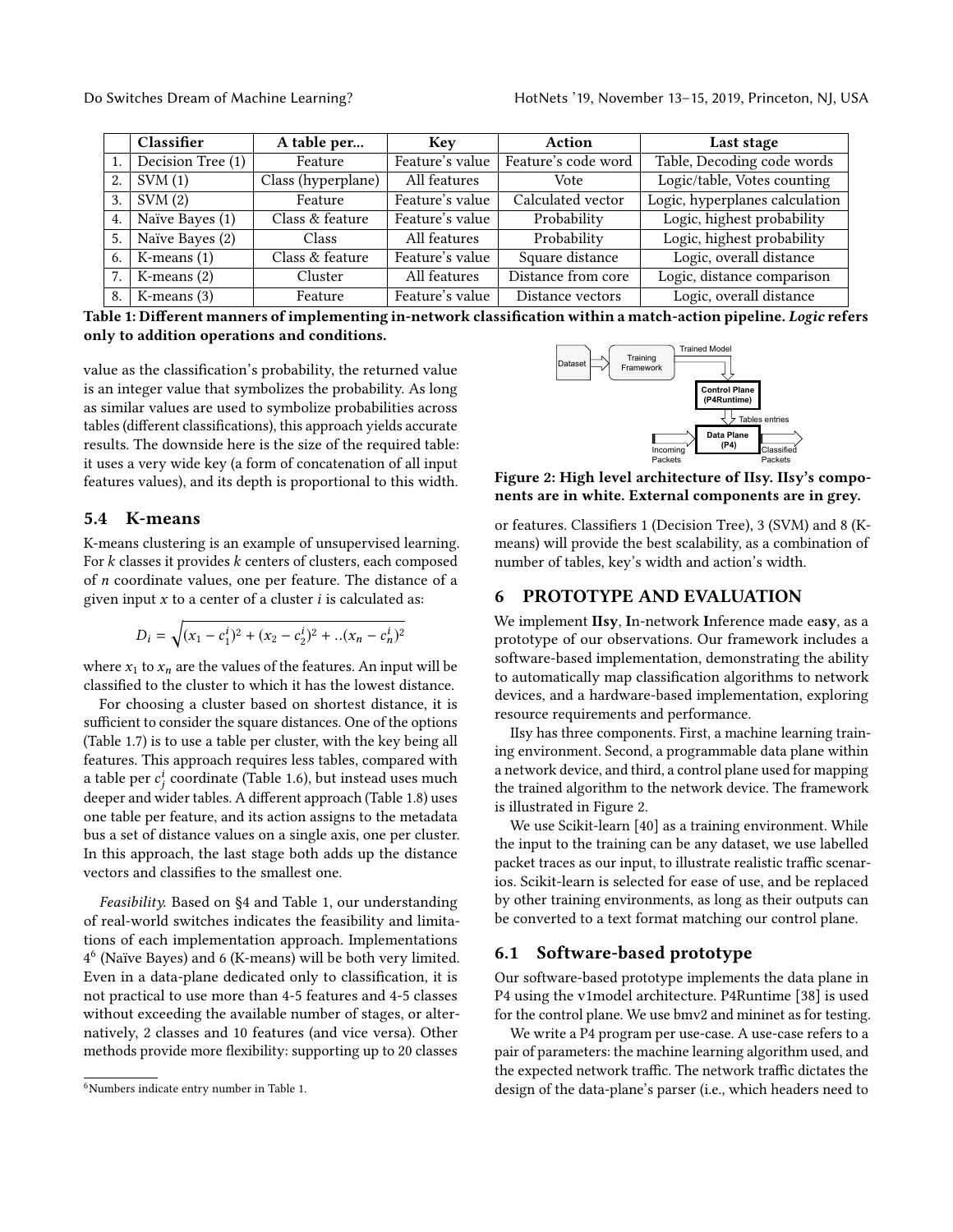be parsed) and the machine learning algorithm defines the match-action design that needs to be implemented.

A python script is used to generate the control plane. We take the output of the ML training stage, and convert the parameters to table-writes to the match-action pipeline, using P4runtime. This stage is, despite its simplicity, the most important stage: it enables us to change the network devices' operation, and implement different classification rules without changing the P4 program, as long as the type of machine learning model and the set of features used do not change.

#### 6.2 Hardware-based prototype

IIsy's hardware prototype is implemented over NetFPGA SUME [\[59\]](#page-8-17) using the P4→NetFPGA workflow [\[22\]](#page-7-25). Currently, P4→NetFPGA does not support P4runtime, and we implement the control plane configurations using the P4→NetFPGA control plane interface. Our hardware implementation mainly explores the feasibility of porting to hardware targets and the classification rate. We use a P4 program that is very similar to the software-based prototype, but with minor hardware-target alterations: range-type tables are replaced by exact-match or ternary tables, and the syntax is adapted to the P4→NetFPGA workflow requirements. Another difference from our software implementation is that the architecture used by P4→NetFPGA is SimpleSumeSwitch [\[22\]](#page-7-25).

For the performance evaluation we use OSNT, an open source network tester [\[1\]](#page-7-26) for traffic generation at line rate  $(4\times10G)$ , and for latency measurements. As OSNT can replay limited size packet traces, functional testing using large trace files is done using tcpreplay over a standard X520 NIC.

### <span id="page-5-0"></span>6.3 Example: IoT Traffic

IoT is a driving use-case for in-network classification, as noted in [§1.](#page-0-0) We use pcap traces of IoT devices released by Sivanathan et al. [\[48\]](#page-8-18) as our dataset. Our goal is to demonstrate using IIsy to classify incoming traffic by device-type.

We divide the monitored devices to five classes: static smart-home devices (e.g., power plug), sensors (e.g., weather sensor), audio (e.g., smart assistants), video (e.g., security camera), and "others". We pick classes that can be mapped to different quality of service groups: from high bandwidth (video) to best effort ("others" class). A set of 11 features is selected for the evaluation, such as EtherType, IP protocol and flags and TCP ports. All the features are directly extracted from the packet's header. We do not use identifiable information such as MAC or IP address, which may both skew our results (as the devices have fixed addresses), and as we wish to show that classification can be deployed independently of address-based match-action practices.

Table [2](#page-5-1) summarizes the dataset's properties. For six of the features, only a small number of values exists in the dataset,

<span id="page-5-1"></span>

| Feature             | <b>Unique Values</b> | Class          | <b>Num. Packets</b> |
|---------------------|----------------------|----------------|---------------------|
| Packet Size         | 1467                 | Static devices | 1,485,147           |
| Ether Type          | 6                    | Sensors        | 372,789             |
| IPv4 Protocol       | 5                    | Audio          | 817,292             |
| IPv4 Flags          | 4                    | Video          | 3,668,170           |
| IPv6 Next           | 8                    | Other          | 17,472,330          |
| <b>IPv6 Options</b> | 2                    |                |                     |
| <b>TCP Src Port</b> | 65536                |                |                     |
| TCP Dst Port        | 65536                |                |                     |
| TCP Flags           | 14                   |                |                     |
| <b>UDP Src Port</b> | 43977                |                |                     |
| UDP Dst Port        | 43393                |                |                     |

# Table 2: Selected properties of the IoT training dataset meaning that very small tables, or even registers, may suffice to hold their computed values. A table holding packet sizes

will still fit within a standard lookup table [\[56\]](#page-8-19). Using exact match tables for TCP and UDP port numbers is feasible, but comes at a high cost on FPGA targets: each such table will consume close to 2Mb of memory [\[56\]](#page-8-19), and may not allow to meet timing constraints. For this reason, we use ternary tables, allowing to match over a range of values.

Our choice of eleven features will fit devices such as Barefoot Tofino, where using a table per feature, and one decision table, equals the number of stages in the pipeline [\[3,](#page-7-12) [34\]](#page-7-18). We expect future work to explore more complex features, as well as a larger number of them (See [§7\)](#page-6-0), and the implementation feasibility over NetFPGA platform. Exploring optimal fitting of rules to tables is also beyond the scope of this paper, and was extensively studied (e.g., [\[10,](#page-7-27) [11,](#page-7-28) [27\]](#page-7-29)).

We train our models using Scikit-learn, and also obtain model's statistics. We validate the classification based on mapping to ports. Our goal is that the switch's classification output will match the model's classification result.

We implement all four models in IIsy, one approach per model, and evaluate functionality and resource consumption. Our performance test measures throughput and latency, and is conducted for the decision tree implementation.

A summary of the resources required to implement the models on the NetFPGA platform [\[59\]](#page-8-17) is provided in Table [3.](#page-6-1) Utilization figures refer to the Virtex-7 690T FPGA used on the board, providing a relative comparison between the different methods. We use small tables of 64 entries, except for the last (decision) table, which uses exact match and is set to the number of possible options. Tables of 512 entries fit on the FPGA, but fail to close timing at 200MHz.

A look at the small size tables provides interesting insights. For example, for the decision tree, between two and seven match ranges are required per feature, and those fit into the tables consuming no more than 47 entries, a significant saving from 64K potential values (e.g., TCP port). In contrast, models that use multiple features as a key to the table are much harder to map to table entries, and require reordering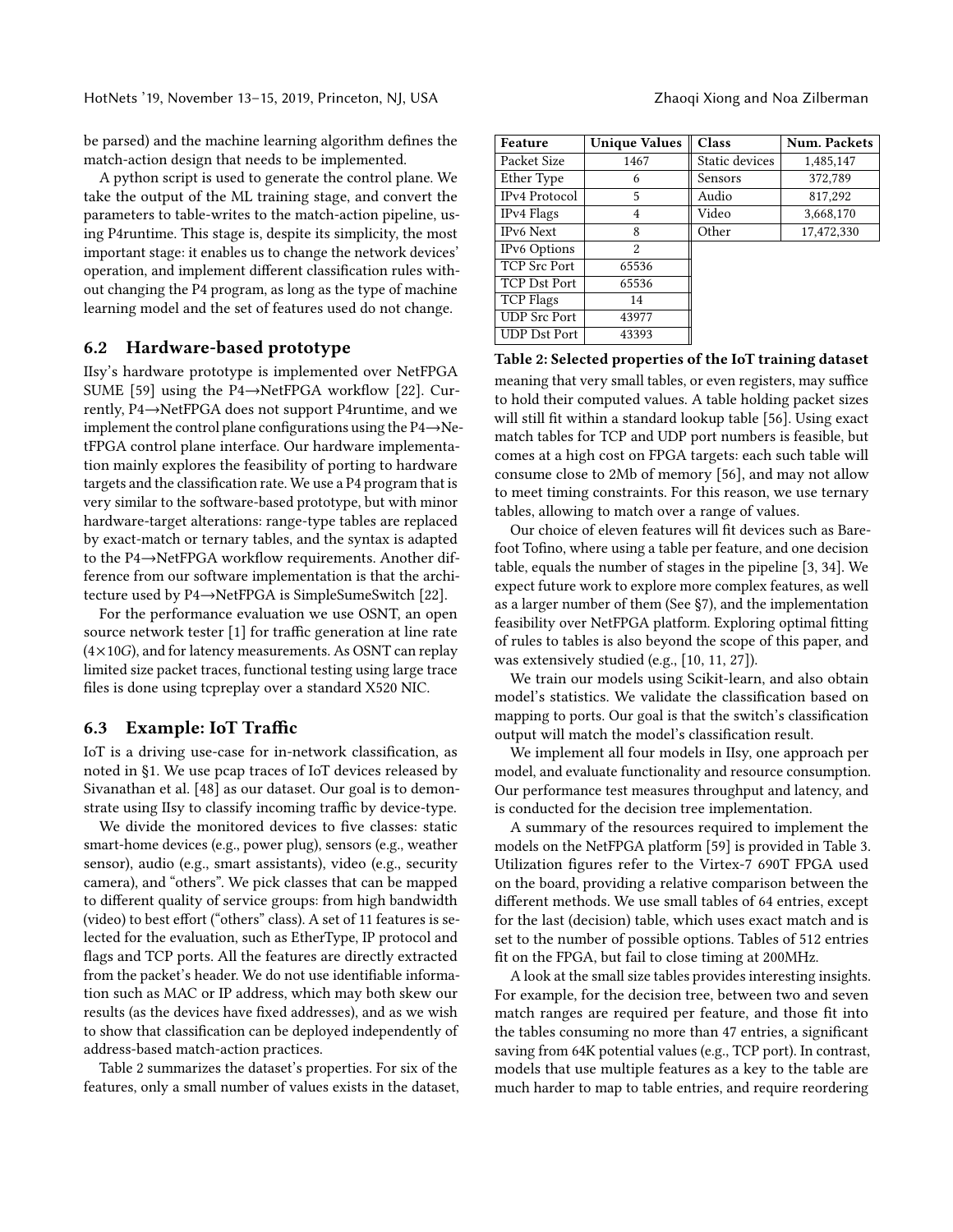<span id="page-6-1"></span>

| Model            |    |     | # tables   Logic Util.   Memory Util. |
|------------------|----|-----|---------------------------------------|
| Reference Switch |    | 15% | 33%                                   |
| Decision Tree    |    | 27% | 40%                                   |
| SVM(1)           | 11 | 34% | 53%                                   |
| Naïve Bayes (2)  |    | 30% | 44%                                   |
| K-means          |    | 30% | 44%                                   |

Table 3: Resource utilization of in-network classification implementations on NetFPGA-SUME.

of bits between features (interleaving most significant bits first, and least significant last) to enable matching across ranges. As can be expected, 64 entries are not sufficient for a match without loss of accuracy.

The most accurate implementation uses a decision tree. A trained model with a tree depth of 11 achieves an accuracy of 0.94, with similar precision, recall and F1-score. Reducing the tree depth decreases the prediction's accuracy by 1%-2% with every level. On NetFPGA we implement a pipeline with just five levels, with accuracy and F1-score of approximately 0.85. Consequently, only five features are required. As a reminder, our goal is not to find an optimal traffic classification model, but to conduct classification that is as accurate as the trained model. The accuracy of the implementation is evaluated by replaying the dataset's pcap traces and checking that packets arrive at the ports expected by the classification. Our classification is identical to the prediction of the trained model. We further evaluate the performance of the implementation, using OSNT, and verify that we reach full line rate. The latency of our design (which is toolchain-version dependent) is  $2.62\mu s$  ( $\pm 30ns$ ), on a par with reference (non-ML) P4→NetFPGA designs with a similar number of stages.

#### <span id="page-6-0"></span>7 DISCUSSION

In-Network Computing: In-network classification is a class of in-network computing. While in this work we take innetwork computing for granted, following several high-profile works (e.g., [\[24,](#page-7-10) [25,](#page-7-11) [44\]](#page-8-20)), this research area is still considered controversial and immature [\[7,](#page-7-30) [41\]](#page-8-21). One important challenge is that in-network computing consumes resources otherwise required for networking purposes. Using a switch as a network-attached accelerator, will maintain the throughput benefits without sharing resources, but will require power and space that come almost for free when the computing is done as part of a packet's network traversal.

Feature Extraction: In our prototype we mostly used features extracted from packet headers. Examples such as cache queries [\[50\]](#page-8-6) or DNS requests [\[55\]](#page-8-22) can be similarly extracted. Features such as queue size may be available through the pipeline's metadata bus, but are architecture specific. Extracting features that require state, such as flow size, is possible [\[29,](#page-7-31) [49\]](#page-8-23) but requires using e.g., counters or externs, and may be target-specific. Many ML models require complex features that it may not be possible to extract on a switch.

Do Switches Dream of Machine Learning? HotNets '19, November 13–15, 2019, Princeton, NJ, USA

Performance and Scalability: Our implementation uses only match-action tables, without complex operations. Consequently, on hardware targets, the performance of IIsy will be similar to the platform's packet processing rate. While IIsy scales in throughput, it may not scale with featuresnumber or values-per-feature. This is a property that varies between hardware targets ([§4\)](#page-2-2). The solution that we offer trades classification's precision for resources, where classes that are expected to have lower precision are tagged for further processing by a host, similar to [\[54\]](#page-8-24).

Switch ASIC: Porting IIsy to commercial switches is left to future work. Discussions with switch vendors indicate that it is feasible, and likely to achieve line rate performance.

Use Cases: The most expected use cases of IIsy are network traffic related, such as traffic classification [\[32\]](#page-7-24), as IIsy proposes a means to handle traffic-volume scalability challenges [\[16\]](#page-7-32). Related use cases include traffic filtering and mitigation of distributed denial of service attacks. Congestion control is another likely use case, with features such as queue size readily available on some hardware targets.

# 8 RELATED WORK AND CONCLUSION

Recent years have seen a surge in research within the intersection of ML and networking. This ranged from network traffic classification [\[17,](#page-7-33) [32,](#page-7-24) [58\]](#page-8-25) to using ML for scheduling and congestion control [\[23,](#page-7-9) [52\]](#page-8-5). ML frameworks are being accelerated using network devices [\[18,](#page-7-4) [44\]](#page-8-20), either as parameters servers or to aggregate and multicast traffic [\[28,](#page-7-34) [45\]](#page-8-7).

The implementation of inference within network devices is still in its infancy. N2Net [\[47\]](#page-8-8) and BaNaNa Split [\[43\]](#page-8-9) have demonstrated implementations of binary neural networks within network devices and analyzed processing and communications overheads. Li [\[28\]](#page-7-34) proposed an implementation of reinforced learning within a switch, but used a bespoke acceleration module. This paper is complementary to these works, discussing non-neural networks ML algorithms.

In this paper, we have introduced IIsy, a framework for in-network classification. We have mapped both supervised and unsupervised algorithms to a match-action pipeline, and discussed the applicability of such implementations. Our prototypes are implemented both in software and hardware, and achieve full line rate classifying real world traces. This is but the first step in implementing ML within network devices, and In-network training is the next big challenge.

### ACKNOWLEDGMENTS

We thank the anonymous HotNets reviewers and our shepherd, Manya Ghobadi, for their valuable feedback. This project was partially funded by the Leverhulme Trust (ECF-2016-289) and the Isaac Newton Trust.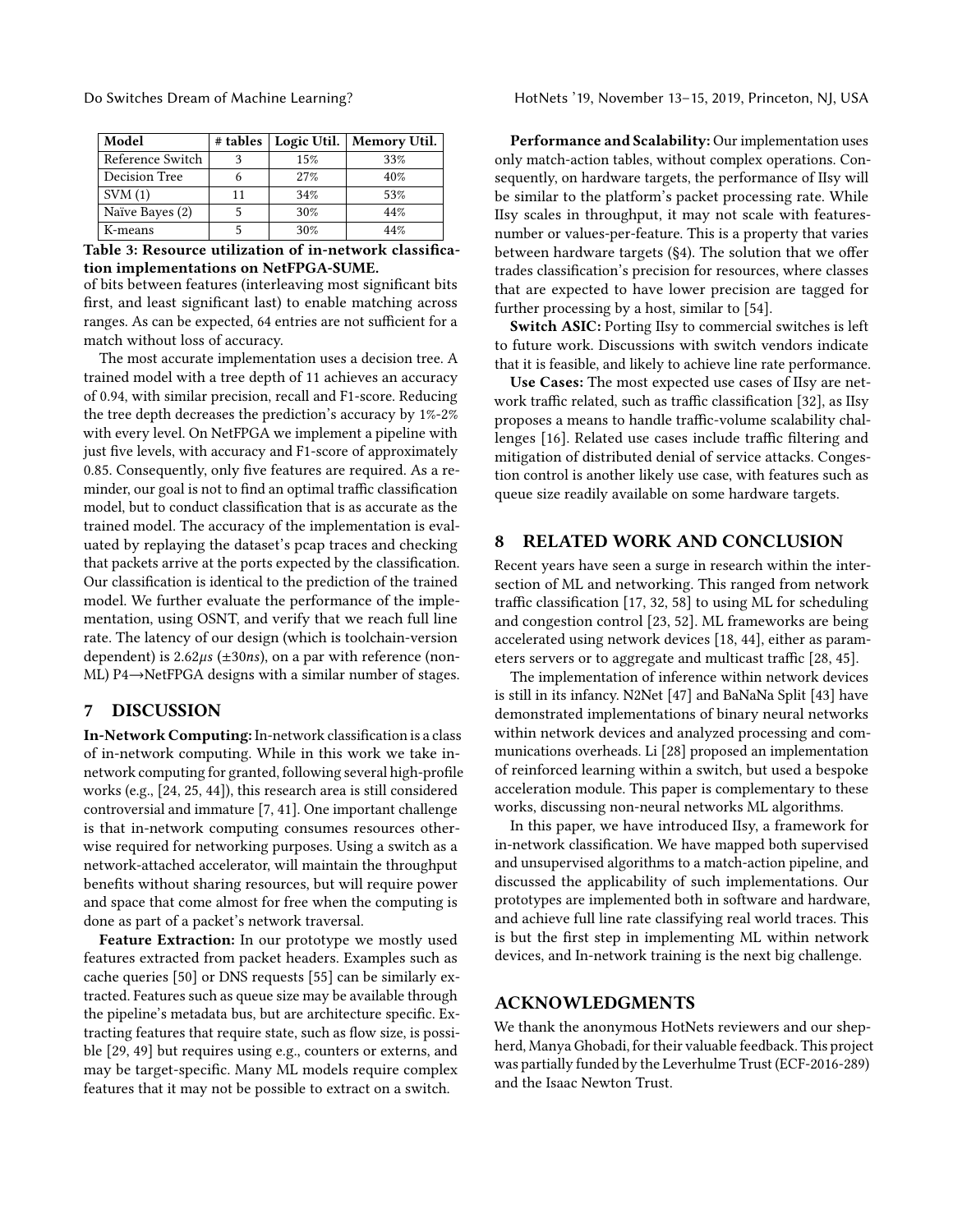#### REFERENCES

- <span id="page-7-26"></span>[1] Gianni Antichi, Muhammad Shahbaz, Yilong Geng, Noa Zilberman, Adam Covington, Marc Bruyere, Nick McKeown, Nick Feamster, Bob Felderman, Michaela Blott, et al. 2014. OSNT: Open source network tester. IEEE Network Magazine 28, 5 (2014), 6–12.
- <span id="page-7-15"></span>[2] Manos Antonakakis, Tim April, Michael Bailey, Matt Bernhard, Elie Bursztein, Jaime Cochran, Zakir Durumeric, J Alex Halderman, Luca Invernizzi, Michalis Kallitsis, et al. 2017. Understanding the Mirai botnet. In 26th USENIX Security Symposium. 1093-1110.
- <span id="page-7-12"></span>[3] Arista. 2018. Arista 7170 Multi-function Programmable Networking. White Paper, [https://www.arista.com/assets/data/pdf/Whitepapers/](https://www.arista.com/assets/data/pdf/Whitepapers/7170_White_Paper.pdf) [7170\\_White\\_Paper.pdf.](https://www.arista.com/assets/data/pdf/Whitepapers/7170_White_Paper.pdf)
- <span id="page-7-20"></span>[4] Arista. 2019. 7060X4 Series 100/200/400G Data Center Switches. [https://](https://www.arista.com/assets/data/pdf/Datasheets/7060X4-Datasheet.pdf) [www.arista.com/assets/data/pdf/Datasheets/7060X4-Datasheet.pdf.](https://www.arista.com/assets/data/pdf/Datasheets/7060X4-Datasheet.pdf)
- <span id="page-7-21"></span>[5] Arista. 2019. 7800R3 Series Data Center Switch Router. [https://www.](https://www.arista.com/assets/data/pdf/Datasheets/7800R3-Data-Sheet.pdf) [arista.com/assets/data/pdf/Datasheets/7800R3-Data-Sheet.pdf.](https://www.arista.com/assets/data/pdf/Datasheets/7800R3-Data-Sheet.pdf)
- <span id="page-7-2"></span>[6] Ammar Ahmad Awan, Hari Subramoni, and Dhabaleswar K Panda. 2017. An in-depth performance characterization of CPU-and GPUbased DNN training on modern architectures. In Proceedings of the Machine Learning on HPC Environments. ACM.
- <span id="page-7-30"></span>[7] Theophilus A Benson. 2019. In-Network Compute: Considered Armed and Dangerous. In Proceedings of the Workshop on Hot Topics in Operating Systems. ACM, 216–224.
- <span id="page-7-16"></span>[8] Pat Bosshart, Dan Daly, Glen Gibb, Martin Izzard, Nick McKeown, Jennifer Rexford, Cole Schlesinger, Dan Talayco, Amin Vahdat, George Varghese, et al. 2014. P4: Programming protocol-independent packet processors. ACM SIGCOMM Computer Communication Review 44, 3 (2014), 87–95.
- <span id="page-7-19"></span>[9] Pat Bosshart, Glen Gibb, Hun-Seok Kim, George Varghese, Nick McKeown, Martin Izzard, Fernando Mujica, and Mark Horowitz. 2013. Forwarding Metamorphosis: Fast Programmable Match-action Processing in Hardware for SDN. In Proceedings of the ACM SIGCOMM Conference (SIGCOMM '13). ACM, New York, NY, USA, 99–110.
- <span id="page-7-27"></span>[10] Anat Bremler-Barr, Yotam Harchol, David Hay, and Yacov Hel-Or. 2018. Encoding short ranges in TCAM without expansion: Efficient algorithm and applications. IEEE/ACM Transactions on Networking 26, 2 (2018), 835–850.
- <span id="page-7-28"></span>[11] Anat Bremler-Barr and Danny Hendler. 2010. Space-efficient TCAMbased classification using gray coding. IEEE Trans. Comput. 61, 1 (2010), 18–30.
- <span id="page-7-6"></span>[12] Yunji Chen, Tao Luo, Shaoli Liu, Shijin Zhang, Liqiang He, Jia Wang, Ling Li, Tianshi Chen, Zhiwei Xu, Ninghui Sun, et al. 2014. Dadiannao: A machine-learning supercomputer. In Proceedings of the 47th Annual IEEE/ACM International Symposium on Microarchitecture. IEEE Computer Society, 609–622.
- <span id="page-7-8"></span>[13] Sandeep P Chinchali, Eyal Cidon, Evgenya Pergament, Tianshu Chu, and Sachin Katti. 2018. Neural networks meet physical networks: Distributed inference between edge devices and the cloud. In Proceedings of the 17th ACM Workshop on Hot Topics in Networks. ACM, 50–56.
- <span id="page-7-3"></span>[14] Jack Choquette, Olivier Giroux, and Denis Foley. 2018. Volta: performance and programmability. IEEE Micro 38, 2 (2018), 42–52.
- <span id="page-7-14"></span>[15] Cisco. 2018. Cisco Global Cloud Index: Forecast and Methodology, 2016–2021. ["https://www.cisco.com/c/en/us/solutions/collateral/]("https://www.cisco.com/c/en/us/solutions/collateral/service-provider/global-cloud-index-gci/white-paper-c11-738085.html") [service-provider/global-cloud-index-gci/white-paper-c11-738085.]("https://www.cisco.com/c/en/us/solutions/collateral/service-provider/global-cloud-index-gci/white-paper-c11-738085.html") [html"]("https://www.cisco.com/c/en/us/solutions/collateral/service-provider/global-cloud-index-gci/white-paper-c11-738085.html")
- <span id="page-7-32"></span>[16] Alberto Dainotti, Antonio Pescape, and Kimberly C Claffy. 2012. Issues and future directions in traffic classification. IEEE network 26, 1 (2012), 35–40.
- <span id="page-7-33"></span>[17] Jeffrey Erman, Martin Arlitt, and Anirban Mahanti. 2006. Traffic classification using clustering algorithms. In Proceedings of the 2006 SIGCOMM workshop on Mining network data. ACM, 281–286.
- <span id="page-7-4"></span>[18] Jeremy Fowers, Kalin Ovtcharov, Michael Papamichael, Todd Massengill, Ming Liu, Daniel Lo, Shlomi Alkalay, Michael Haselman, Logan Adams, Mahdi Ghandi, et al. 2018. A configurable cloud-scale DNN processor for real-time AI. In Proceedings of the 45th Annual International Symposium on Computer Architecture. IEEE Press, 1–14.
- <span id="page-7-1"></span>[19] David J Frank, Robert H Dennard, Edward Nowak, Paul M Solomon, Yuan Taur, and Hen-Sum Philip Wong. 2001. Device scaling limits of Si MOSFETs and their application dependencies". Proc. IEEE 89 (2001), 259–288.
- <span id="page-7-23"></span>[20] David J Hand and Keming Yu. 2001. Idiot's Bayes—not so stupid after all? International statistical review 69, 3 (2001), 385–398.
- <span id="page-7-5"></span>[21] Zhenhao He, David Sidler, Zsolt István, and Gustavo Alonso. 2018. A flexible K-means operator for hybrid databases. In 2018 28th International Conference on Field Programmable Logic and Applications (FPL). IEEE, 368–3683.
- <span id="page-7-25"></span>[22] Stephen Ibanez, Gordon Brebner, Nick McKeown, and Noa Zilbermann. 2019. The P4→NetFPGA Workflow for Line-Rate Packet Processing. In Proceedings of the 2019 ACM/SIGDA International Symposium on Field-Programmable Gate Arrays. ACM, 1–9.
- <span id="page-7-9"></span>[23] Nathan Jay, Noga Rotman, Brighten Godfrey, Michael Schapira, and Aviv Tamar. 2019. A Deep Reinforcement Learning Perspective on Internet Congestion Control. In International Conference on Machine Learning. 3050–3059.
- <span id="page-7-10"></span>[24] Xin Jin, Xiaozhou Li, Haoyu Zhang, Nate Foster, Jeongkeun Lee, Robert Soulé, Changhoon Kim, and Ion Stoica. 2018. Netchain: Scale-free subrtt coordination. In 15th USENIX Symposium on Networked Systems Design and Implementation (NSDI'18). 35–49.
- <span id="page-7-11"></span>[25] Xin Jin, Xiaozhou Li, Haoyu Zhang, Robert Soulé, Jeongkeun Lee, Nate Foster, Changhoon Kim, and Ion Stoica. 2017. Netcache: Balancing key-value stores with fast in-network caching. In Proceedings of the 26th Symposium on Operating Systems Principles. ACM, 121–136.
- <span id="page-7-7"></span>[26] Norman P Jouppi, Cliff Young, Nishant Patil, David Patterson, Gaurav Agrawal, Raminder Bajwa, Sarah Bates, Suresh Bhatia, Nan Boden, Al Borchers, et al. 2017. In-datacenter performance analysis of a tensor processing unit. In 2017 ACM/IEEE 44th Annual International Symposium on Computer Architecture (ISCA'17). IEEE, 1–12.
- <span id="page-7-29"></span>[27] Karthik Lakshminarayanan, Anand Rangarajan, and Srinivasan Venkatachary. 2005. Algorithms for advanced packet classification with ternary CAMs. In ACM SIGCOMM Computer Communication Review, Vol. 35. ACM, 193–204.
- <span id="page-7-34"></span>[28] Youjie Li, Iou-Jen Liu, Yifan Yuan, Deming Chen, Alexander Schwing, and Jian Huang. 2019. Accelerating Distributed Reinforcement Learning with In-switch Computing. In Proceedings of the 46th International Symposium on Computer Architecture (ISCA '19). 279–291.
- <span id="page-7-31"></span>[29] Zaoxing Liu, Antonis Manousis, Gregory Vorsanger, Vyas Sekar, and Vladimir Braverman. 2016. One sketch to rule them all: Rethinking network flow monitoring with univmon. In Proceedings of the ACM SIGCOMM Conference. ACM, 101–114.
- <span id="page-7-22"></span>[30] Melvin Earl Maron. 1961. Automatic indexing: an experimental inquiry. J. ACM 8, 3 (1961), 404–417.
- <span id="page-7-13"></span>[31] Mellanox. 2019. Mellanox Quantum HDR Switch Silicon. ["https://www.mellanox.com/related-docs/prod\\_silicon/PB\\_]("https://www.mellanox.com/related-docs/prod_silicon/PB_Quantum_HDR_Switch_Silicon.pdf") [Quantum\\_HDR\\_Switch\\_Silicon.pdf"]("https://www.mellanox.com/related-docs/prod_silicon/PB_Quantum_HDR_Switch_Silicon.pdf")
- <span id="page-7-24"></span>[32] Andrew W Moore and Denis Zuev. 2005. Internet traffic classification using bayesian analysis techniques. In ACM SIGMETRICS Performance Evaluation Review, Vol. 33. ACM, 50–60.
- <span id="page-7-0"></span>[33] G. E. Moore. 1965. Cramming More Components onto Integrated Circuits. Electronics 38 (April 1965), 114–117.
- <span id="page-7-18"></span>[34] Timothy Prickett Morgan. 2018. Programmable Networks Get A Bigger Foot In The Datacenter Door. The Next Platform.
- <span id="page-7-17"></span>[35] NPLang.org 2019. NPL Specification. NPLang.org. Rev. 1.3.